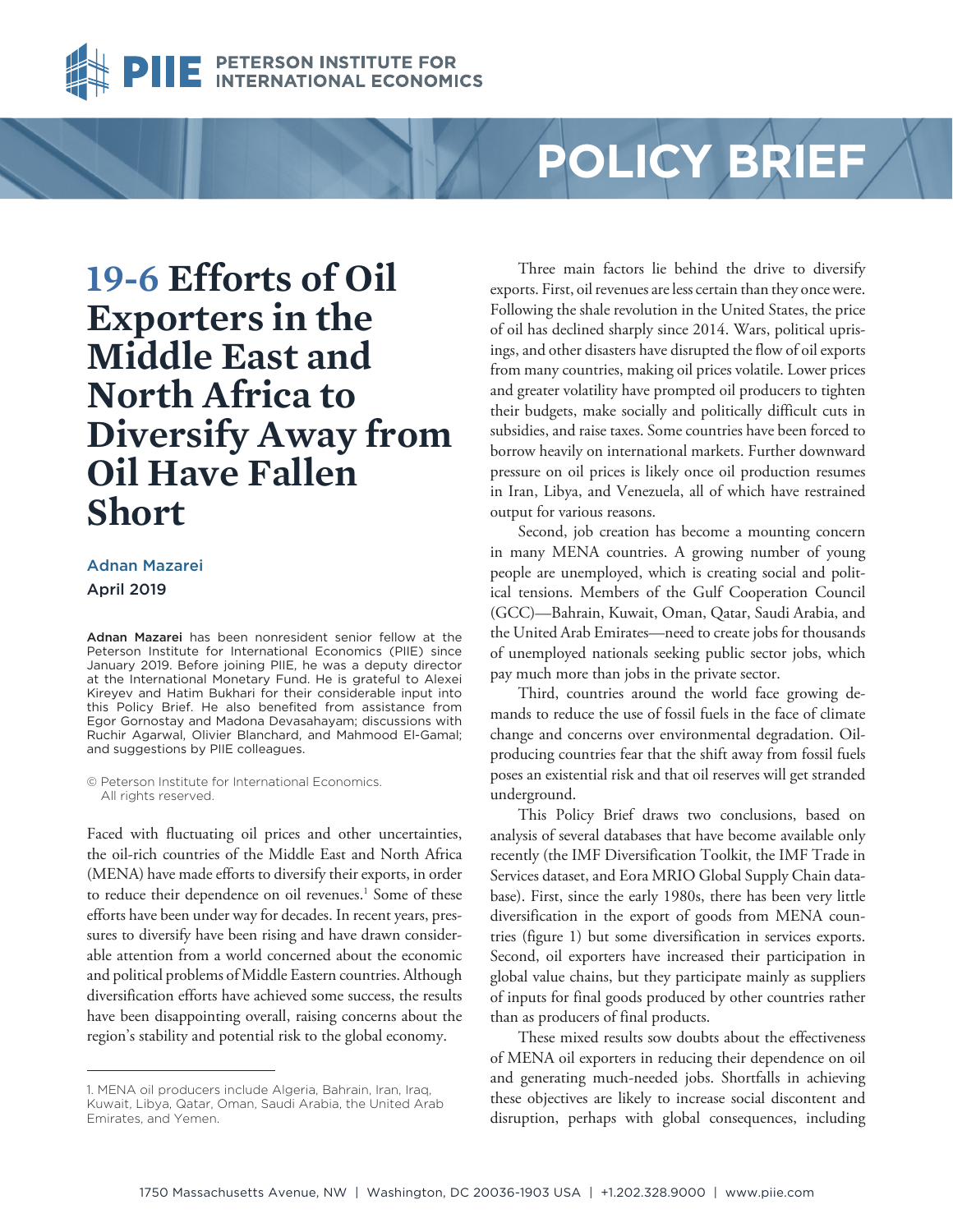

**Figure 1 Level of diversification of goods exports achieved by oil exporters in the Middle East and North Africa between 2010 and 2014**

*Source:* Author, based on data from IMF (2018).

conflicts in the MENA region and population movements within MENA or to Europe and beyond.

A large body of literature has tried to explain the mixed record in diversification in resource-dependent economies.<sup>2</sup> It cites the following factors:

- inadequate governance and economic incentive systems, including legal frameworks; insufficient human capital formation; labor market restrictions; and inadequate access to finance;
- unhelpful macroeconomic policies, such as overvalued exchange rates;
- inward-oriented trade policies, including restrictions on intraregional trade;
- industrial policies that have failed to create new comparative advantages or capabilities;
- n political economy reasons specific to countries with large oil revenues, especially the vulnerability to rentseeking; and
- **n** geopolitical instability and conflicts.

This literature also lays out various structural reforms, policies for restructuring public finances, and better management of oil income.

It is important for oil producers to better understand the reasons for their record of diversification through transparent, country-specific discussions with domestic stakeholders, especially their private sectors, about diversification and economic restructuring efforts. The prospect of social pressures across the region calls for better economic policies, including policies that have realistic objectives and are prepared with input from various social groups.

# **BENCHMARKS FOR SUCCESSFUL EXPORT DIVERSIFICATION**

The literature on diversification does not suggest any simple benchmarks for success. The appropriate level of diversification depends on the relative values countries place

<sup>2.</sup> See, for example, Arezki et al. (2018); Callen et al. (2014); Cherif, Hasanov, and Wang (2018); Hausmann, Klinger, and Lopez-Calix (2010); Hendrix (2017); Hvidt (2013); Imbs and Wacziarg (2003); IMF (2016); Robinson, Torvik, and Verdier (2006); and Ross (2017).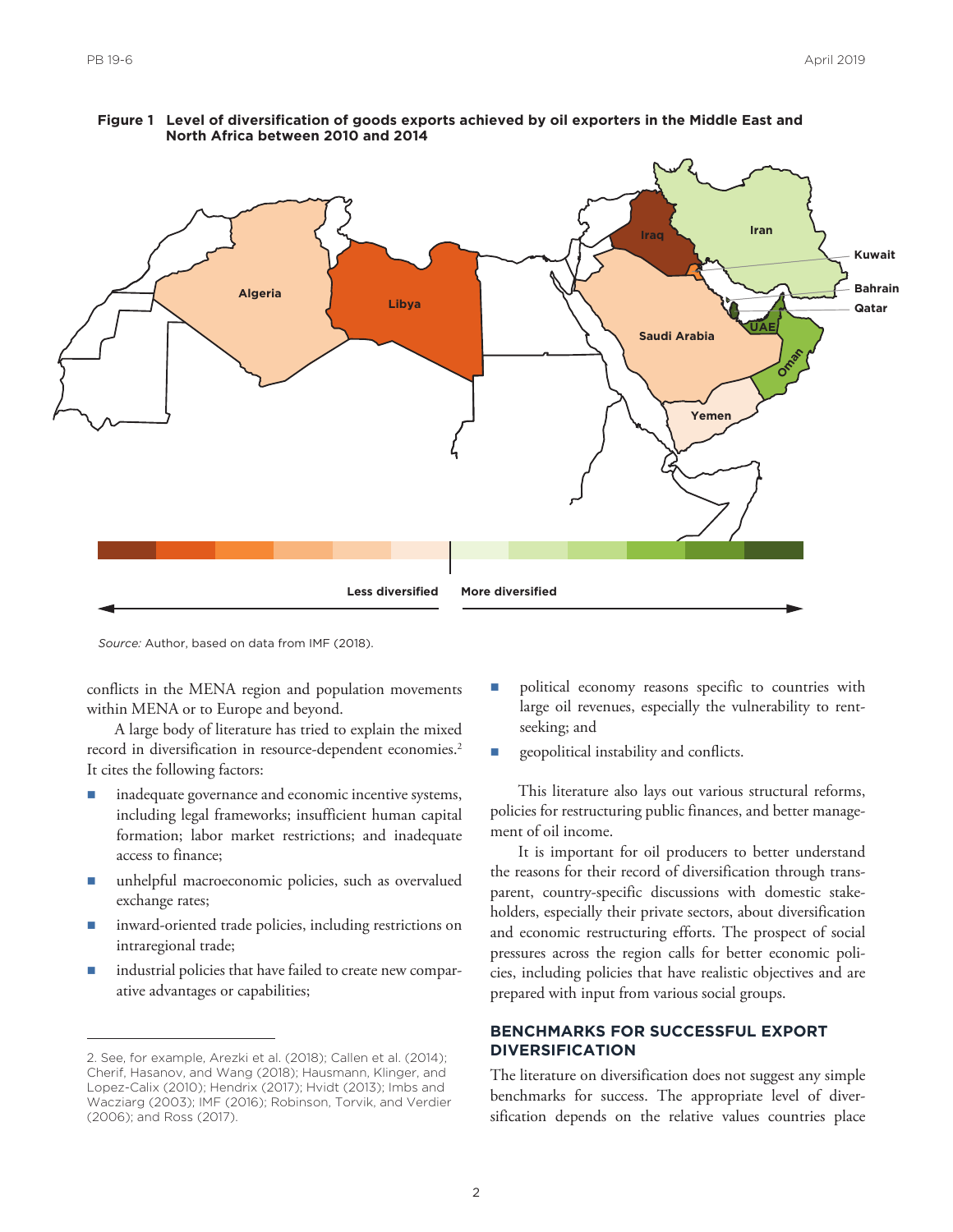on employment, intergenerational equity, and the level of national savings needed to maintain a stable level of national consumption. The difficulty in finding a benchmark also reflects the fact that the main objective of diversification policies has changed over time. In the 1970s, recognition of the exhaustibility of oil drove diversification policies. With the sharp swings in oil prices in the 1990s, the focus shifted toward coping with the volatility of oil revenue. Since the Arab Spring, which began in 2011, concerns about demographics and unemployment have found greater urgency. The most recent worries include the shale revolution and the likely decline in global demand for fossil fuels caused by environmental concerns.

# **Overall, progress toward increasing export diversification in goods was limited and erratic.**

This Policy Brief uses the performance of oil exporters outside the MENA region as a benchmark.<sup>3</sup> The advantage of this approach is that it compares MENA oil exporters with their peers around the world who face broadly similar challenges and have tried to address them. This benchmark does not suggest that diversification policies in other oil exporters have been optimal. It rather highlights broader trends that have materialized there.

# **DIVERSIFICATION OF GOODS EXPORTS**

Diversification in exports can be measured by the inverse of indicators of concentration. These indicators reveal that diversification of goods exports increased only marginally between 1980 and 2014 (figure 2). Data from the IMF's Diversification Toolkit (IMF 2018) reveal that on average, diversification in goods exported by MENA oil exporters was about 5 to 10 percent higher in 2014 than it was in the early 1980s. Overall, progress toward increasing export diversification in goods was limited and erratic.

MENA oil exporters outperformed the comparator group between the early 2000s and 2014.4 They did so, however, mainly because of the deceleration of diversification in many countries in the comparator group (Bolivia, Chad, the Republic of Congo, Ecuador, Equatorial Guinea, and Venezuela) rather than because of efforts by MENA oil exporters. All of the GCC countries except Kuwait diversified more than the comparator group, with the United Arab Emirates, Oman, and Qatar leading the way. Oman exports vehicle parts; the United Arab Emirates exports or reexports gold, diamonds, machinery, equipment, and electrical appliances. Among other MENA oil exporters, only Algeria and Libya (before the onset of the civil conflict) improved their export diversification (though not significantly). In all other countries, in particular Iraq, Kuwait, and Yemen, no visible progress in diversification was made; there was even some retreat relative to the group's average and comparator countries.

#### **DIVERSIFICATION OF SERVICES EXPORTS**

Diversification in services presents a different picture. The pace of diversification was about eight times faster than in goods, based on the number of services categories exported. Between 1980 and 2014, diversification in exported services categories increased by 80 percent (figure 3). This expansion in services can be partly explained by the overall increase in the range of services offered in recent decades, most of which are less constrained by regulations than exports of goods. Although diversification was greater in services than in goods, MENA oil exporters mostly underperformed comparator countries, where diversification in exported services was at least three times as great.

Although diversification in services expanded at a faster pace than in goods, it was limited to a few fields. The United Arab Emirates is probably the most diversified MENA country in terms of services exports, mainly because it is a regional logistics and transportation hub.<sup>5</sup> The Jebel Ali Free Zone, the Dubai International Airport, Dubai World Central, and the Dubai Logistics Corridor provide reexport services to exporters from Asia and Africa (Saidi and Prasad 2018).

<sup>3.</sup> The peer countries are the 14 countries classified by the IMF *World Economic Outlook* (WEO) as energy-exporting emerging and developing economies: Angola, Azerbaijan, Bolivia, Brunei, Chad, the Republic of Congo, Ecuador, Gabon, Kazakhstan, Nigeria, Russia, Trinidad and Tobago, Turkmenistan, and Venezuela.

<sup>4.</sup> Several additional diversification metrics broadly confirm these trends. The World Bank's *World Integrated Trade Solutions* database (World Bank 2018), which is available only from the early 1990s, shows that diversification increased more rapidly in MENA than in comparator countries on average. MENA countries introduced more new export

products than their comparators and reached more new export markets. As a result, export market penetration (calculated as the number of countries to which MENA oil producers export a particular product relative to the number of countries that import this product) increased more rapidly in MENA than in comparator countries.

<sup>5.</sup> The United Arab Emirates is not included in the trade in services dataset because disaggregated information on trade in services is not available in its balance of payments.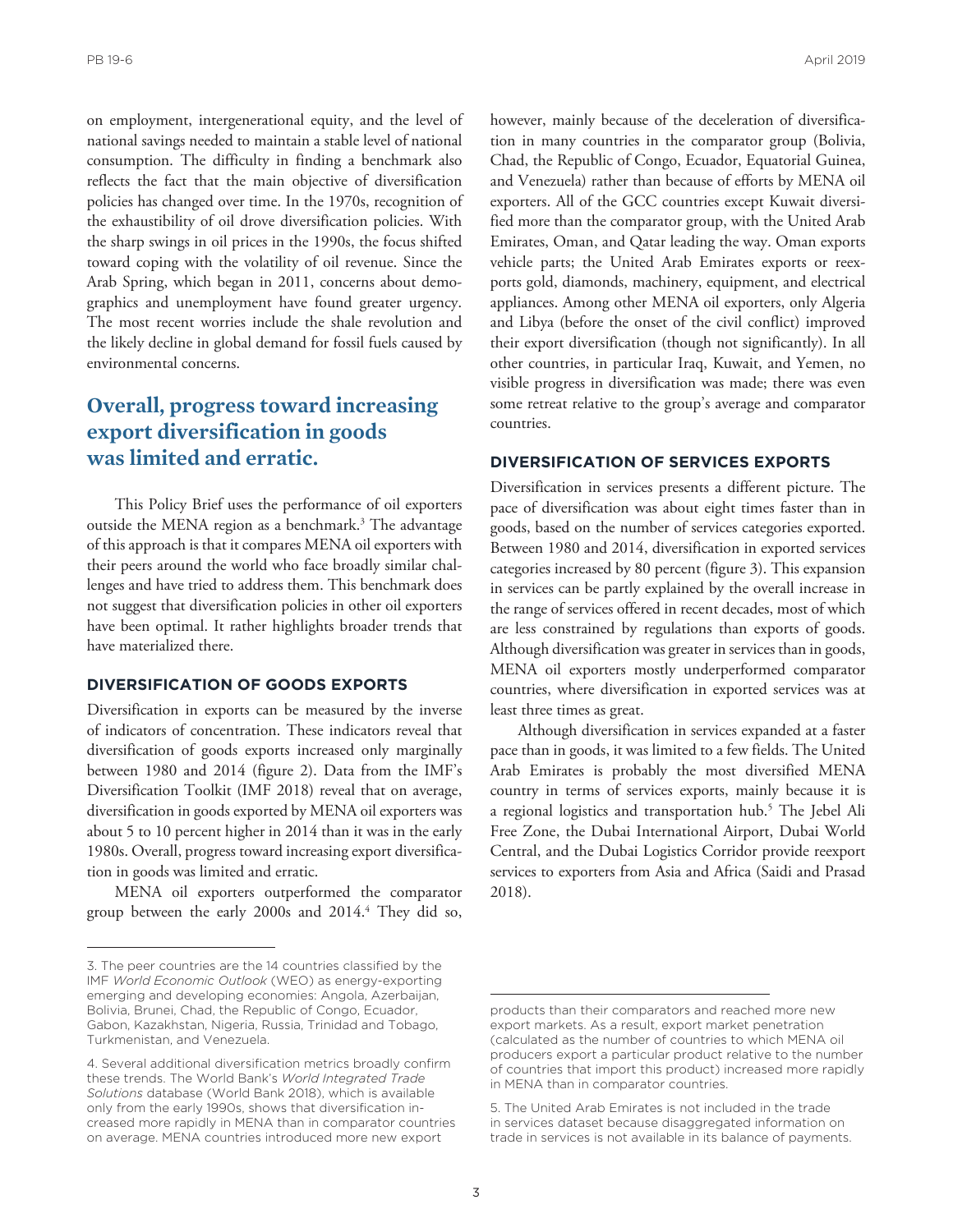

#### **Figure 2 Diversification of goods exports by oil exporters in the Middle East and North Africa, 1980–2014**

a. Countries with above-average diversification of goods exports

#### **Figure 2 Diversification of goods exports by oil exporters in the Middle East and North Africa, 1980–2014**



b. Countries with below-average diversification of goods exports

inverse Theil index, in real terms (1980 = 100)

Note: Yemen was dropped from panel b because for the majority of the sample period its index remained below 80. But Yemen's data were included in the MENA oil exporters' average. *Source:* IMF (2018).

*Source:* IMF (2018).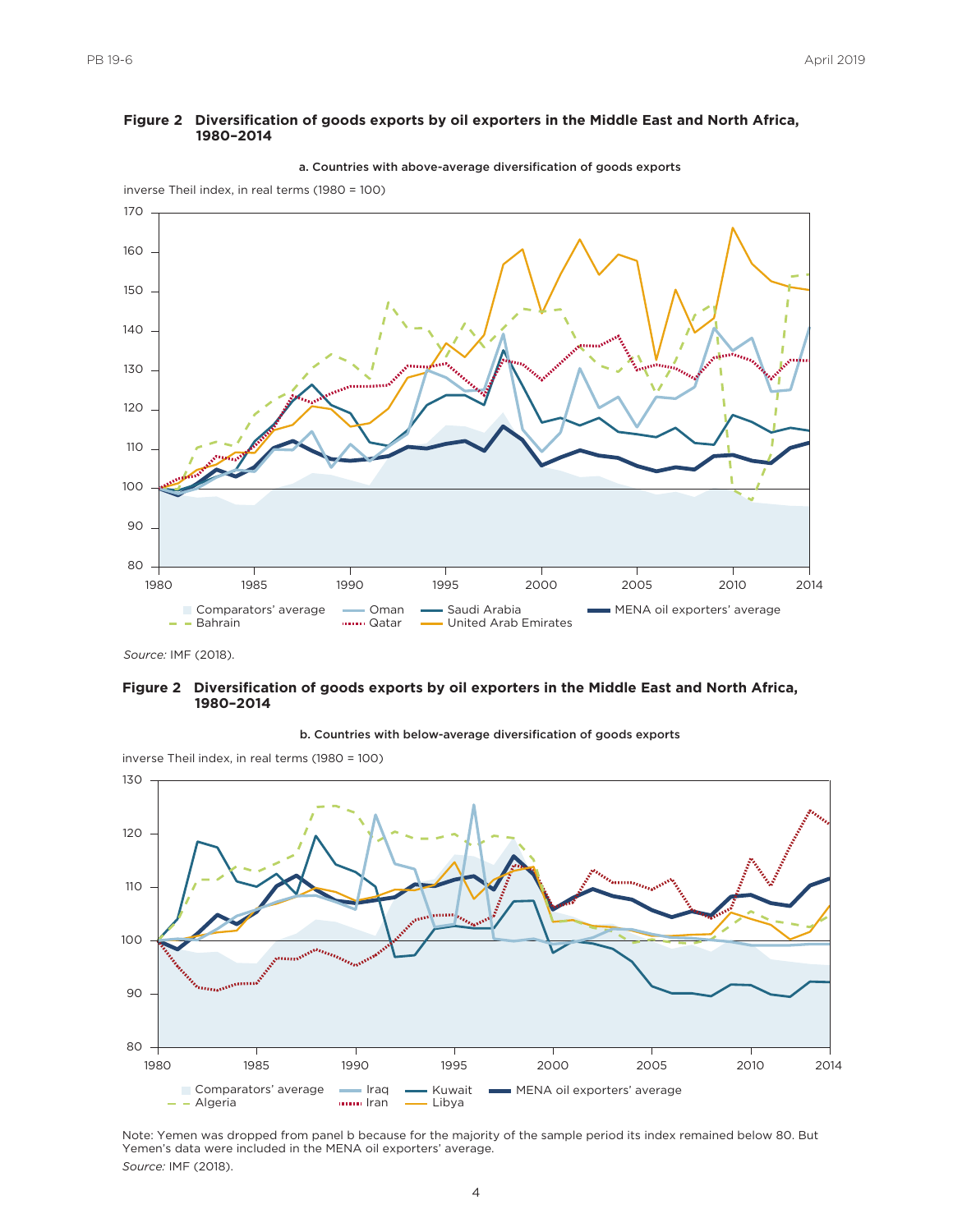#### **Figure 3 Diversification of services exports by oil exporters in the Middle East and North Africa, 1980–2014**





number of services categories exported (1980 = 100)

Note: The United Arab Emirates is not included in the trade in services dataset because disaggregated information on trade in services is not available in its balance of payments. *Source:* IMF Trade in Services database, 2017.

#### **PARTICIPATION IN GLOBAL VALUE CHAINS**

MENA oil exporters boosted their participation in global value chains between 1990 and 2013.<sup>6</sup> They still underperformed other parts of the world, however (figure 4).

MENA oil exporters also changed their position in global value chains. All of them increased their forward participation, mainly as suppliers of intermediate inputs to other countries. By way of comparison, countries in the Association of Southeast Asian Nations (ASEAN) pursued mainly backward integration into products that use other countries' output as their inputs (by importing parts to assemble computers, for example). Algeria's automobile industry is one example of participation in nonoil global value chains. For many years, Algeria assembled cars using foreign parts. It is now moving into production of parts and components for both the domestic and export markets. Global automotive firms are increasingly interested in Algeria as a hub for parts, components, and vehicles (Azmeh 2018).

### **BETTER STRUCTURAL REFORM POLICIES AND MANAGEMENT OF OIL WEALTH**

MENA oil exporters have been pursuing diversification strategies for years, with mixed results. Efforts have included state-centered industrial policies to diversify exports and initiatives to expand the role of the private sector.

Some efforts to diversify have succeeded. Dubai diversified horizontally across sectors, for example, and Abu Dhabi vertically diversified in the hydrocarbon sector. There have also been many unsuccessful cases, including high-cost import substitution projects that wasted public resources. Many countries have tried successfully to generate income through investments in their sovereign wealth funds.

<sup>6.</sup> The *GVC participation* of a country is a measure of its intensity of involvement in global value chains. It is measured as the sum of two components, both as percent of exports: foreign value added in domestic exports and domestic exports that are used in foreign countries' exports. The *GVC position* of a country characterizes how upstream or downstream it is within global value chains. Countries with a larger position index are relatively more upstream, i.e., they contribute more value added to other countries' exports than other countries contribute to theirs. See Aslam, Novta, and Rodriguez-Bastos (2017) for details.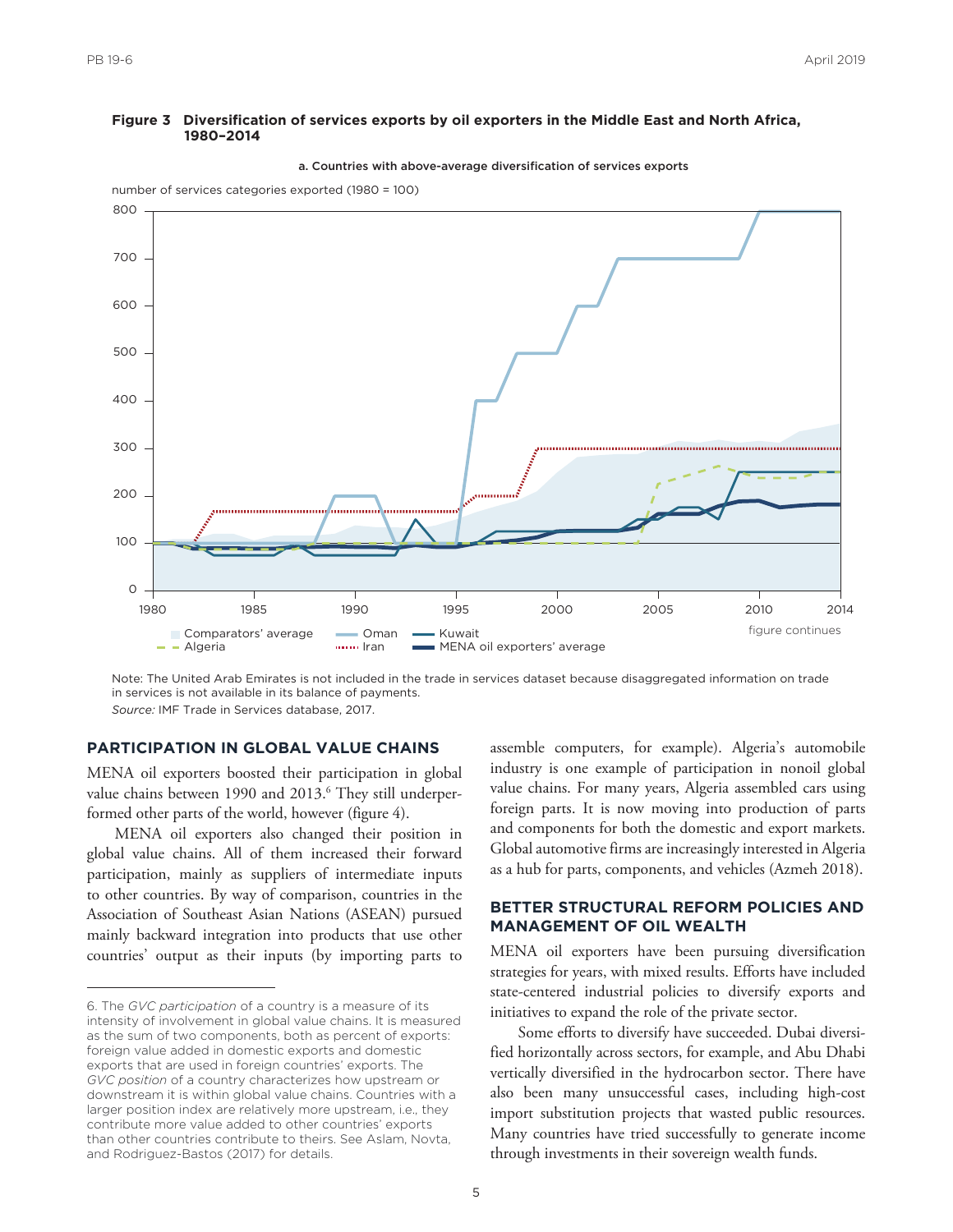#### **Figure 3 Diversification of services exports by oil exporters in the Middle East and North Africa, 1980–2014** (continued)



b. Countries with below-average diversification of services exports

Note: The United Arab Emirates is not included in the Trade in Services dataset because disaggregated information on trade in services is not available in its balance of payments. *Source:* IMF Trade in Services database, 2017.

#### **Figure 4 Participation and position of MENA oil producers in global value chains (GVCs)**



ASEAN = Association of Southeast Asian Nations *Source:* Author's calculations based on data from the Eora MRIO database (Eora 2018).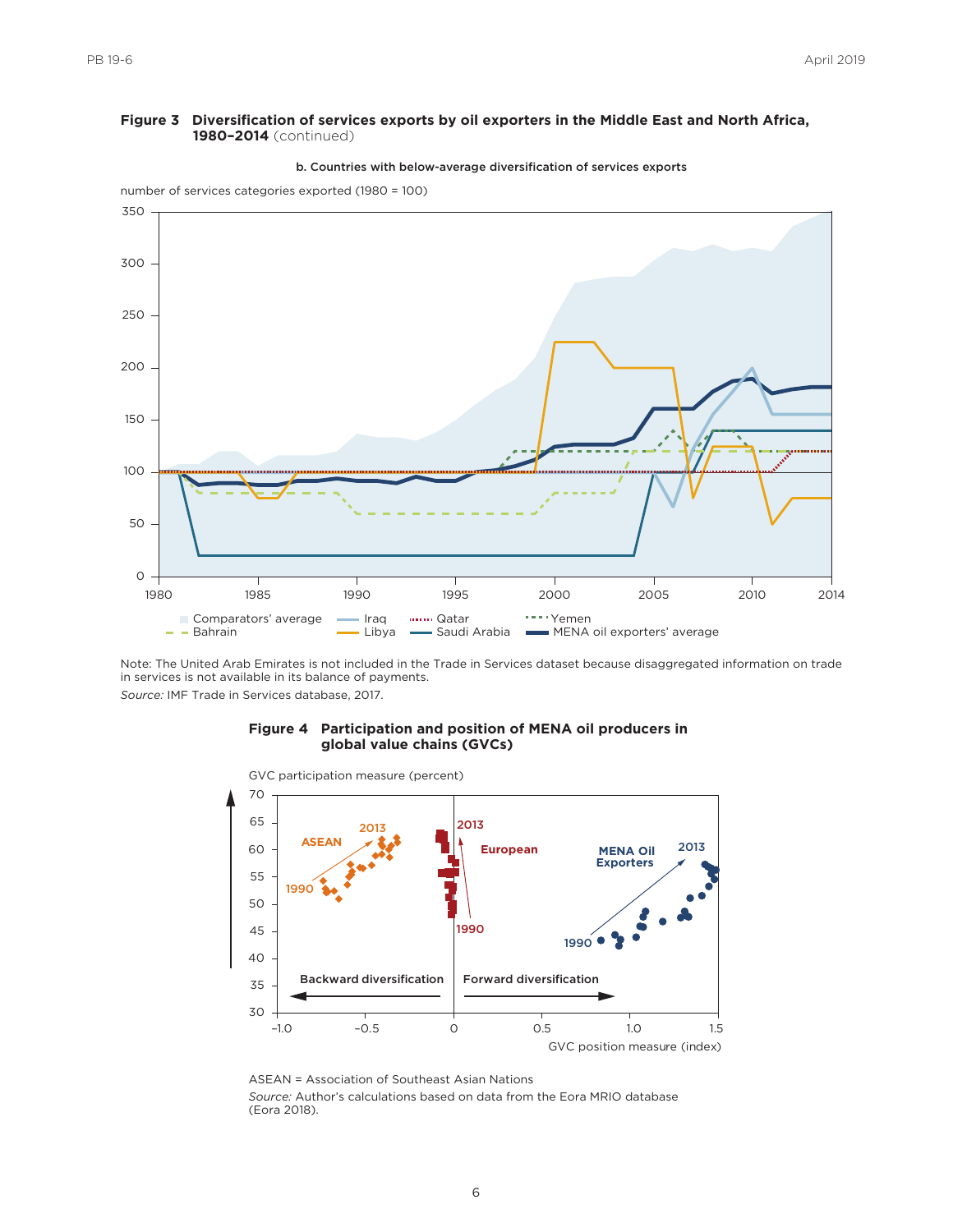The decline in oil prices since 2014 has intensified pressures to restructure and diversify. Most MENA oil exporters have been developing strategies for putting their fiscal houses in order, promoting more sustainable development, and creating jobs.

Many oil producers have diversification strategies. Saudi Arabia's Vision 2030 is the best known and most ambitious of these plans.<sup>7</sup> Some of its key targets include the following:

- increasing the share of the private sector in GDP from 40 to 65 percent,
- reducing unemployment from 11.6 to 7.0 percent,
- increasing foreign direct investment from 3.8 to 5.7 percent of GDP,
- raising the share of nonoil exports in nonoil GDP from 16 to 50 percent,
- increasing nonoil government revenue from SR163 billion to SR1 trillion, and
- increasing the assets of the Public Investment Fund (Saudi Arabia's sovereign wealth fund) from SR600 billion to more than SR7 trillion, including through a public offering of part of Aramco, the national petroleum and natural gas company.

These plans may be overly ambitious; the initial public offering for Aramco was put on hold in 2018. Moreover, they may create social tensions. Consultation with the population is also recommended (see El-Gamal 2016, Fattouh and Sen 2016, Kinninmont 2017).

The limited progress in export diversification suggests the need to rethink policies. Reducing dependence on oil and creating employment for rapidly growing youth populations is unlikely unless the reasons behind the lack of progress to date are better understood. The mixed outcomes are also likely to raise questions about the governance and

#### **REFERENCES**

distribution of oil revenues, including expenditures on large infrastructure projects. These questions could have serious political and social implications in a region that is already experiencing conflict and dislocation. Social discontent may increase if oil prices decline significantly or the world substantially reduces its reliance on fossil fuels.

The literature on diversification in resource-dependent economies has much to offer (see, for example, Arezki et al. 2018). It calls on such countries to undertake structural reforms and improve their public finances and management of oil income.

On structural reforms, the literature suggests that countries need to

- n improve the macroeconomic and regulatory environment for the private sector;
- n improve education and human capital development, in order to develop the skills modern economies need;
- increase transparency and reduce corruption, especially in public procurement; and
- remove trade barriers, especially ones that affect intraregional trade.

To improve public finances these countries need to

- enhance fiscal policies and management; reduce budget deficits, including by containing the large subsidies to energy consumption; and increase nonoil revenues;
- use hedging instruments to cope with oil price volatility; and
- invest the proceeds of oil exports, through a sovereign wealth fund.

Achieving diversification will involve difficult policy reforms that will change the long-standing economic models in these countries. Transparent public debates and dialogue are needed, especially with the private sector, about policies that have worked and policies that have not, the costs and benefits of different diversification strategies, and better governance of public resources being used for diversification.

<sup>7.</sup> [The plan is available at https://vision2030.gov.sa/sites/](https://vision2030.gov.sa/sites/default/files/report/Saudi_Vision2030_EN_2017.pdf) default/files/report/Saudi\_Vision2030\_EN\_2017.pdf.

Aslam, Aqib, Natalia Novta, and Fabiano Rodriguez-Bastos. 2017. *Calculating Trade in Value Added.* IMF Working Paper 17/178. Washington: International Monetary Fund. Available at [www.imf.org/~/media/Files/Publications/WP/2017/wp17178.](www.imf.org/~/media/Files/Publications/WP/2017/wp17178.ashx) ashx.

Arezki, R., R. Boucekkine, J. Frankel, M. Laksaci, and R. Van Der Ploeg. 2018. *Rethinking the Macroeconomics of Resource-Rich Countries*. VoxEU.org Book. Available at https:// [voxeu.org/content/rethinking-macroeconomics-resource](https://voxeu.org/content/rethinking-macroeconomics-resource-rich-countries)rich-countries.

Azmeh, Shamel. 2018. *The Integration of the MENA Region in the Global Value Chains (GVCs): Harnessing the Economic and Social Benefits*. Paris: Organization for Economic Cooperation [and Development. Available at www.oecd.org/mena/com](www.oecd.org/mena/competitiveness/investment-and-trade.htm)petitiveness/investment-and-trade.htm.

Callen, M.T., R. Cherif, F. Hasanov, M.A. Hegazy, and P. Khandelwal. 2014. *Economic Diversification in the GCC: Past, Present, and Future*. IMF Staff Discussion Note 14/22. Washington: International Monetary Fund. Available at www.imf.org/ [en/Publications/Staff-Discussion-Notes/Issues/2016/12/31/](www.imf.org/en/Publications/Staff-Discussion-Notes/Issues/2016/12/31/Economic-Diversification-in-the-GCC-Past-Present-and-Future-42531) Economic-Diversification-in-the-GCC-Past-Present-and-Future-42531.